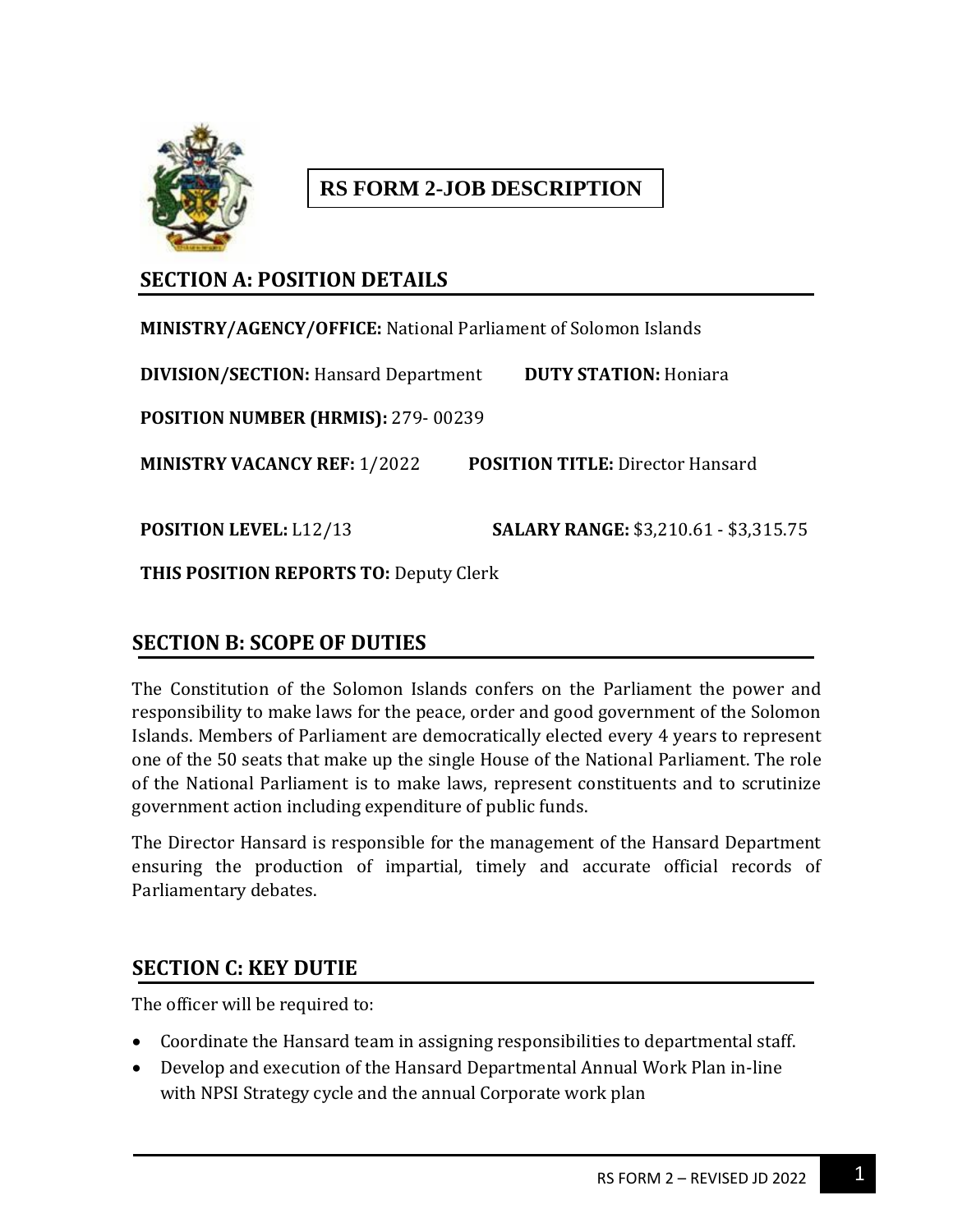- Participate in triannual strategy reviews and keep the Strategy Support unit informed of the development and progress of Hansard with respect to DAWP.
- Monitor, maintain performance records and appraise Hansard staff on a regular basis and provide feedback to individuals for improvement and or acknowledgement for achievements.
- Liaise with other Department Heads on any need to mobilize human resources to or from Hansard to assist in Parliament programs and activities.
- Coordinate Hansard staff meetings
- Produce business cases for Hansard needs and liaise with the Executive Group in respect of that particular need.
- Provide the Speaker and the Clerk through Management meetings with monthly updates of Hansard DAWP progress
- Responsible for final approval/rejection of all Hansard deliverables before uploading or sending off for public access and use.

# **SECTION E: QUALIFICATION AND CAPABILITY**

#### **Qualification**

 Bachelor Degrees in Arts English literature, linguistic, English communication or related field, with 5 or more years of working experience in Hansard work or management.

#### **Capabilities**

*The officer must possess the following capabilities:*

- Indexing
- Management skills
- Administrative skills
- How to upload information onto Parliament website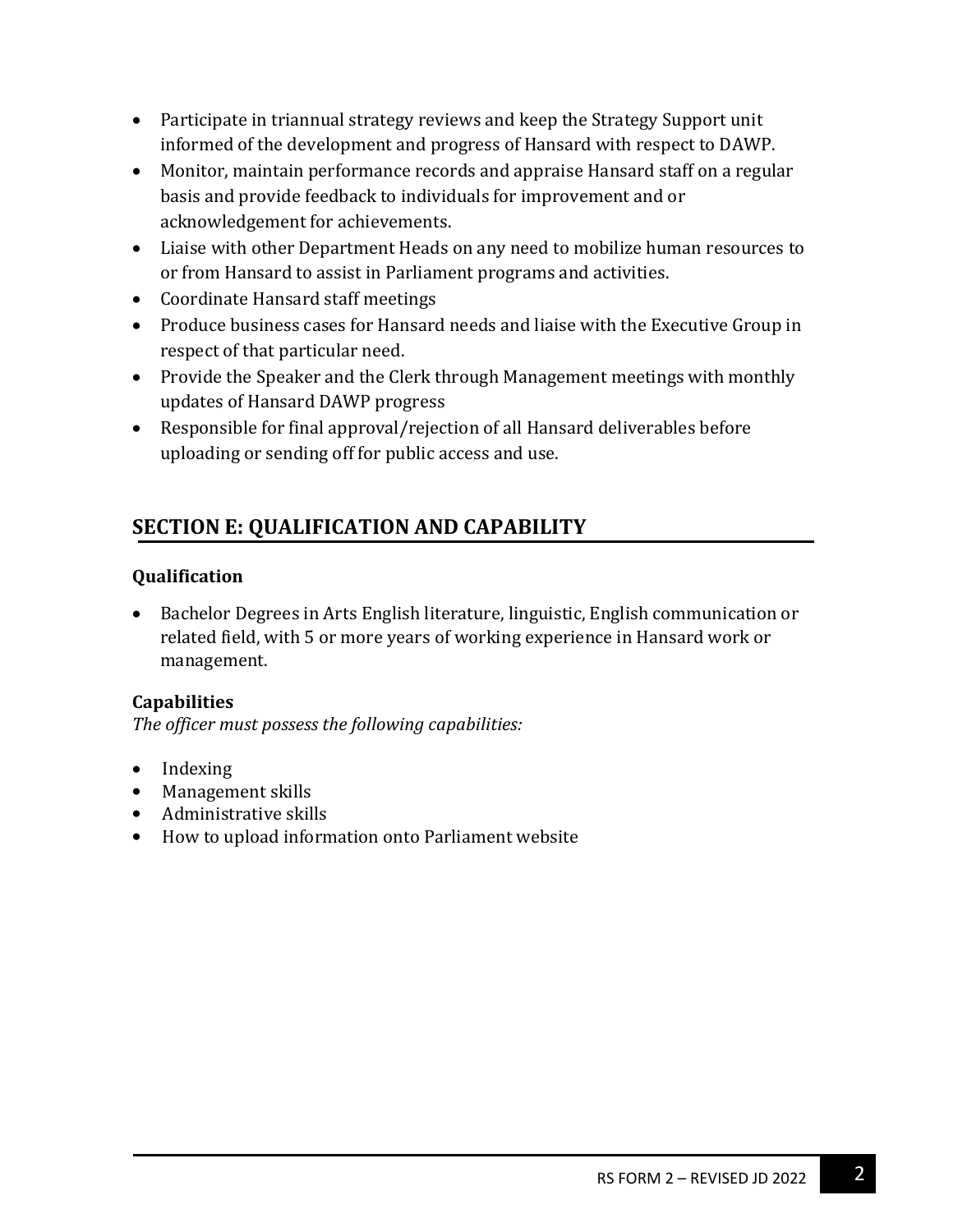# **SECTION G: SELECTION CRITERIA**

#### *Experience:*

5 or more years of progressive publishing experience, a minimum of 3 years' experience working in a Admin Management driven by adherence to strict deadlines. An equivalent combination of related education, training and experience may be considered.

### *Knowledge:*

- General Orders/Policies
- Hansard Style Guide
- Policies and procedures and other laws for improving work environment and quality of work
- Knowledge of parliamentary and Hansard procedures and styles and willingness to learn more.
- Extensive word processing experience and familiarity with Hansard styles, format and layout of work.

#### *Skills and ability:*

- Indexing of Hansard Bound Volume
- Timesheet
- Ability to work long hours under pressure when Parliament is in session and other periods of peak activities.
- Ability to work under minimum supervision.
- Ability to organize work flows and at times give assistance where required.
- Initiative and adaptability.
- Cooperation, reliability and punctuality
- High speed audio transcription and keyboard skills.
- Sound knowledge of PC Hardware and Microsoft Word Software applications used by the division.
- Sound knowledge of the English language, particularly spelling and punctuation.
- General knowledge of office systems.
- Good vocabulary and spelling